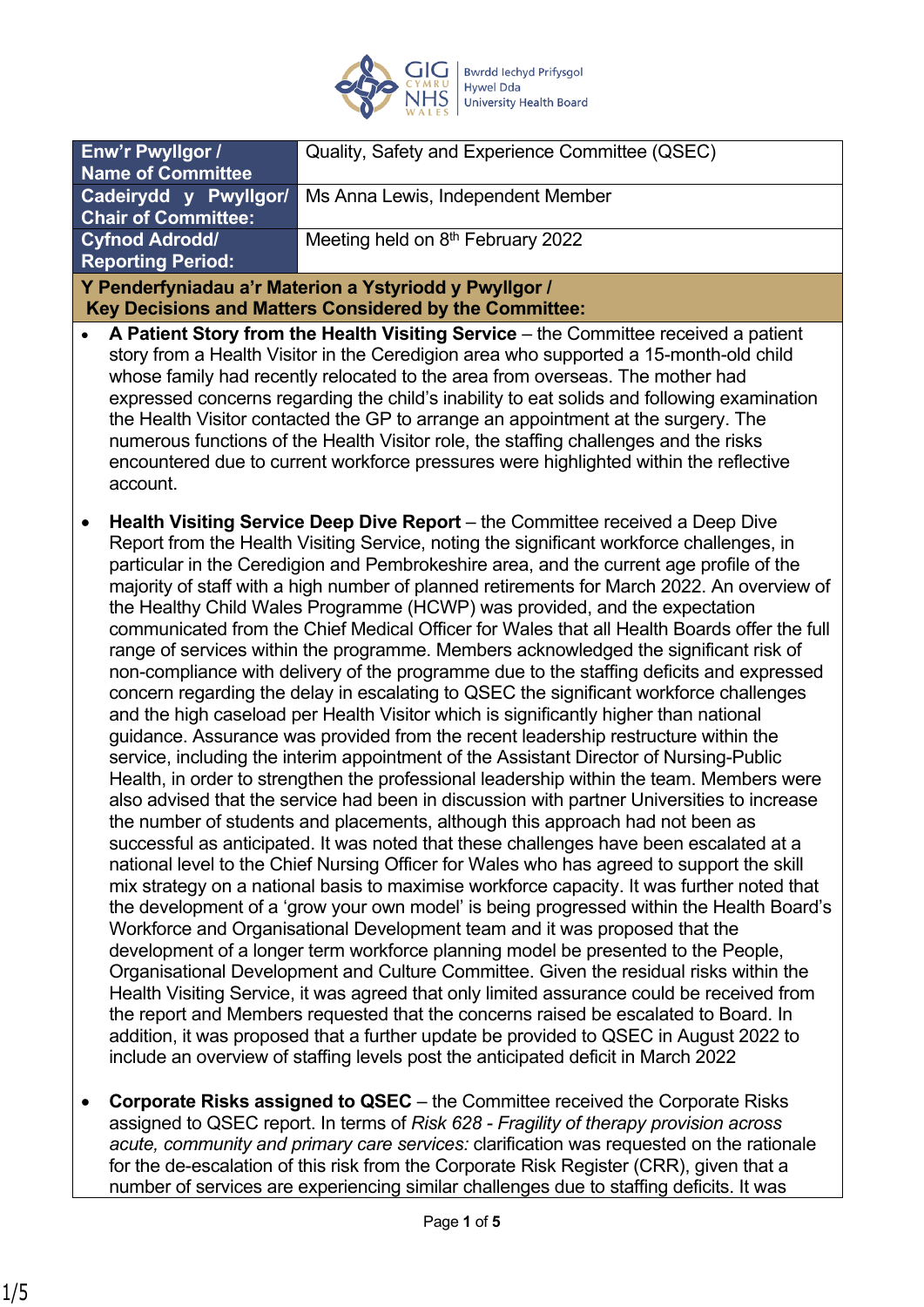noted that Risk 628 had been included at a point in time when workforce challenges significantly compromised service delivery. Following the monthly review at the Executive Risk Meeting, it was agreed that given that this position has improved, it met the criteria for de-escalation to the Directorate Risk Register.

- **Llwynhendy Tuberculosis (TB) Review Update**  the Committee received an update on the TB outbreak in Llwynhendy which had been declared twelve years previously and has since reopened three times. Members were informed that the screening and vaccination programme has now resumed, with all children who had been due to attend Bacillus Calmette-Guérin (BCG) vaccine clinics at the start of COVID-19 pandemic in March 2020 contacted for rescreening and BCG. A commissioned external review is also underway and the findings are anticipated for May 2022. Members discussed the learning outcomes from communication with the public and also the process by which key contacts had been identified. In light of the complexities involved, it was suggested that learning from the outbreak may be of interest to other communities across the UK. A further update would be presented to QSEC once the most recent outbreak has been closed, when the external review report has been received or in 6 months' time - whichever is the soonest.
- **Cardiac Services Pathway Delays** the Committee received an update on Cardiac Services Pathway delays and the combination of factors affecting these, such as the referral process from Hywel Dda University Health Board (HDdUHB) to Swansea Bay University Health Board (SBUHB) and Cardiac Catheter Laboratory capacity constraints at Morrison Hospital. It was noted that this is further compounded by transport and logistical challenges in transferring patients in a timely manner, particularly from Withybush General Hospital (WGH) and Bronglais General Hospital (BGH). Members expressed their concern regarding whether the 72 hour pathway guideline is achievable given challenges within the infrastructure. However, assurance was provided due to the advancement in processes and increased availability of data, in addition to ongoing discussions with the Welsh Ambulance Service Trust (WAST) to improve timely access to transport. The risks that delayed Non-ST Elevation Myocardial Infarction (NSTEMI) treatments for patients were highlighted, including the associated reduction in patient flow for Morriston Hospital and HDdUHB acute sites. The geographical inequity of the pathway was also recognised by Members who welcomed the development of the Treat and Repatriate service to reduce this. Given the current pressures, the Medical Director and Deputy Chief Executive undertook to clarify with the Commissioning team whether external providers have been contacted to support the service and an update on progress will be included within the next Commissioning for Quality Report to QSEC. Whilst the Committee noted the longer term strategic work underway to improve timely access to the Cardiac Services Pathway, it was agreed that only limited assurance could be received given the current gaps in controls.
- **Update On The Review Of Nosocomial COVID-19 Infections** the Committee received an update on the review of Nosocomial COVID-19 Infections, noting the observations on infections from the third wave of the COVID-19 outbreaks which have been successfully contained to bays or parts of wards rather than the whole ward. Members were informed that planning is underway to contact patients and next of kin as part of the review process. Whilst Welsh Government funding has been confirmed the specific Health Board funding allocation is due imminently, with the next stage to embark on the attendant recruitment process.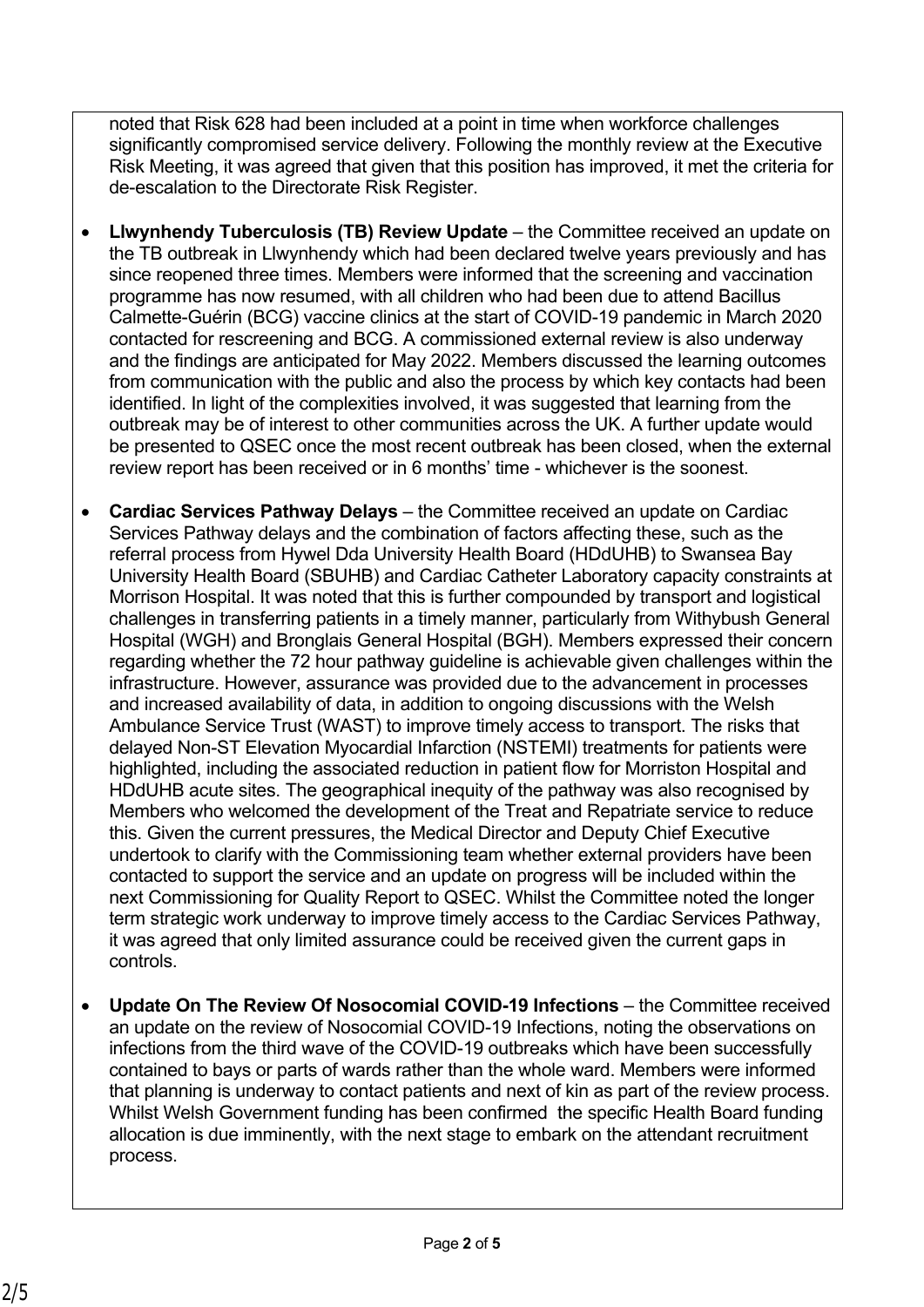- **Long COVID-19 Patient Pathway** the Committee received an overview of the Long COVID-19 patient pathway within the Health Board including both community based rehabilitation programmes and a more targeted intervention, which is specifically tailored to the various presenting symptoms. Members were assured that Patient Reported Outcome Measures (PROMs) are being utilised within the service and that the proposed pathway model will be assessed and challenged in terms of its efficacy. Members noted that the Long COVID Pathway will target those with the more complex needs and it is anticipated that where funding is extended for the service, GPs will be included within the service model in order to provide direct support for patients. The Committee welcomed the update on the Long COVID-19 patient pathway and requested that a further update be provided to QSEC on the outcome data in 6 months' time.
- **Quality and Safety Assurance Report**  the Committee received the Quality and Safety Assurance Report, noting that the Quality and Assurance Team will co-ordinate the HIW reports received by the Health Board going forward. Members were assured that the Health Board's performance against Welsh Health Circulars (WHCs) is monitored and reported annually to the Audit and Risk Assurance Committee. In terms of red status WHCs and any quality and safety impacts, for assurance purposes, Members proposed that service leads provide an update on progress to the Operational Quality and Safety Experience Sub-Committee (OQSESC).
- **Clinical Audit Update** the Committee received the Clinical Audit Update noting the reduction in audit activity due to operational pressures, although core activity has been maintained throughout the COVID-19 pandemic. Members were informed that the National Audit Programme, which had been stood down at the start of the pandemic, resumed in May 2021 and 88% of projects are being complied with, despite the current pressures. Members were further informed that learning relating to claims against the Health Board is underway, with outcomes linked to quality improvement initiatives.
- **Listening And Learning Sub-Committee Update and Revised Terms of Reference (ToR)** – the Committee received an update from the Listening and Learning Sub-Committee and the revised ToR for approval. Members noted the outcome of a Mental Health legal case involving the unlawful removal of a visual monitor by the Health Board, and raised the significance of learning from events such as these, receiving assurance that the matter would be raised as part of the patient experience update to the next Mental Health Legislation Committee. In regard to the range of visual monitoring systems in place and their associated risks, it was agreed that a report be presented to the next QSEC meeting in terms of risk mitigation. Members approved the Listening and Learning Sub-Committee ToR.
- **OQSESC Update Report**  the Committee received the OQSESC update report and noted from the Rapid Response to Acute Illness Learning Set (RRAILS) Group update the use made of the Acute Kidney Injury bundle which had not been found to be as useful as hoped for within services. Members were advised that the development of an interactive dashboard may be more beneficial going forward. Members were also advised of concerns raised by the Medical Devices Group (MDG) in regard to the Lifting Operations and Lifting Equipment Regulations (LOLER) and compliance with the servicing of hoists in particular. For assurance, the MDG undertook to ascertain whether there is data available on harm caused due to this non-compliance and to provide an update to the next OQSESC meeting. Members noted the common themes emanating from a number of services such as workforce pressures across the Health Board; however, assurance was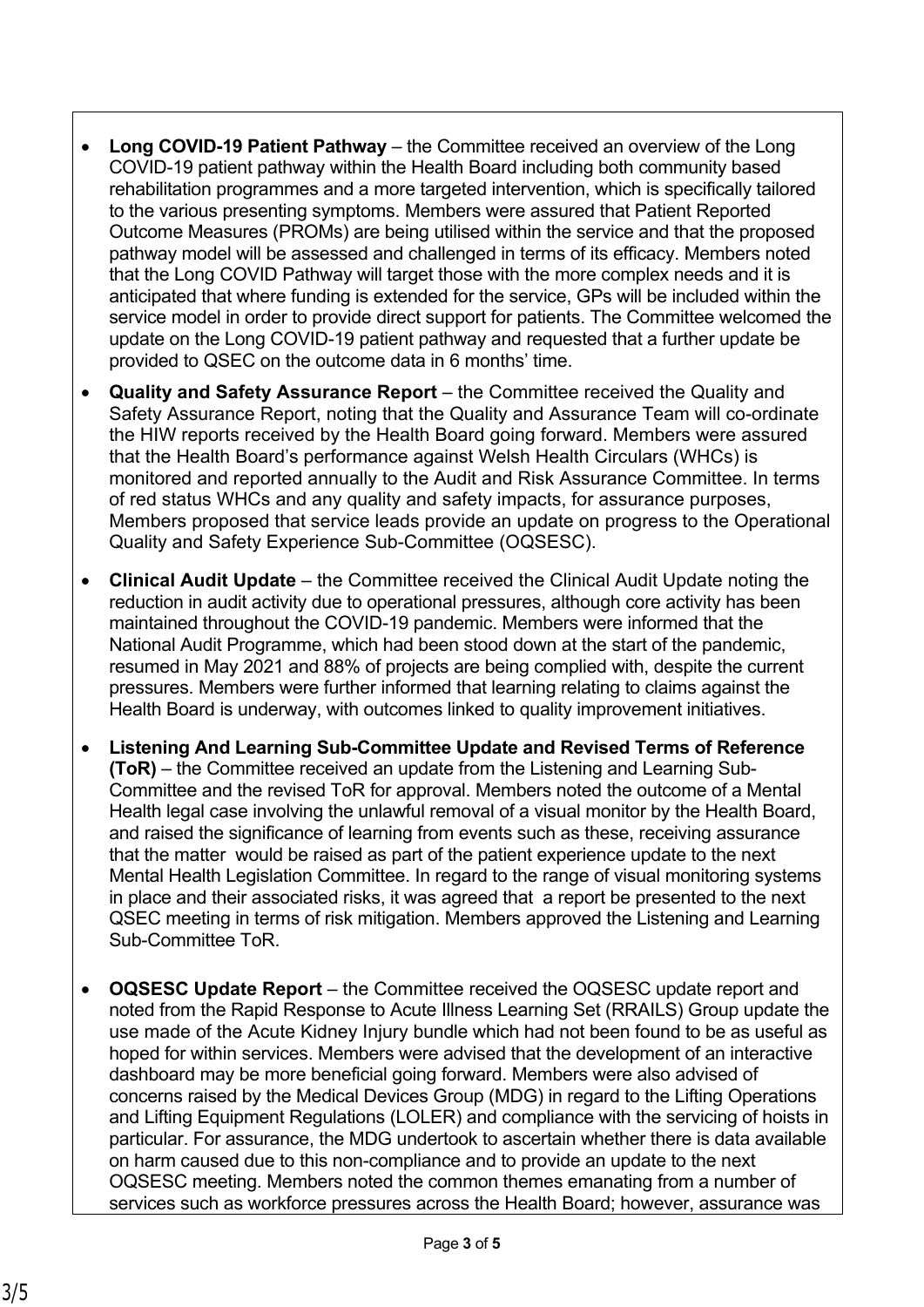provided that services reporting these pressures are engaging with the Workforce and Organisational Development Directorate to maximise recruitment and current workforce opportunities. Members were advised that following an increase in Medical Emergency Team (MET) calls on Ward 4 in WGH, an external review is taking place with an update to be provided the next OQSESC meeting. In terms of the Audit Wales quality governance arrangements recommendations, Members noted that that an integrated approach to governance has been recognised and that discussions have taken place on a redesign of the operational structure. It was agreed that a progress report on the recommendations be presented to the next QSEC meeting in April 2022.

- **Medicines Management Optimisation Group (MMOG) Update Report** the Committee received the MMOG update report and noted the ongoing collaborative work with Chronic Pain Services in supporting complex patients with their pain management, and the establishment of a focus team to reduce opioid usage within the Health Board. Members further noted advances in treatments relating to COVID-19, such as the treatment option of a Neutralising Monoclonal Antibody (nMAB) which was first established for in-patients who had a diagnosis of COVID-19, and were symptomatic and showing signs of deterioration based on clinical trial outcomes. Members received assurance that a Standard Operating Procedure has been developed for the safe transfer and safekeeping of controlled drugs whilst undertaking clinics on non-Health Board premises.
- **Effective Clinical Practice Advisory Panel Group** the Committee received the Effective Clinical Practice Advisory Panel Group report and noted the recent appointment of the Clinical Director for Effective Clinical Practice who will oversee effective clinical practice across the Health Board. It was noted that the Health Board has been successful in receiving funding for a new governance software called AMat that facilitates the tracking and management of clinical audit, clinical guidelines and ward level audit. Members were advised that the Royal College of Physicians (RCP) visited BGH in 2020, and whilst the Health Board received a positive report, it recommended areas for further consideration and an action plan has been developed to explore the findings involved. Members were advised of attendance challenges at the National Institute for Health and Care Excellence (NICE) and National Guidance Group, noting that a comprehensive review of the ToR would be undertaken. Further to this, it has been agreed that the group will reconfigure with a revised ToR under the ownership of the Quality and Governance Groups that are in development by the Director of Operations.
- **Update on Planning Objectives (POs) Aligned to QSEC**  the Committee received an update on the Planning Objectives assigned to QSEC. In regard to *Planning Objective 1E*, *establish a process to maintain personalised contact with all patients currently waiting for elective care*, Members were informed that Ear, Nose and Throat (ENT) patients, and Hip and Knee surgery patients have been issued with letters inviting them to contact the Waiting List Support Service. The Patient Advice and Liaison Service are in the process of contacting ENT patients to evaluate their experience of the service. The Committee noted that Stage 4 Orthopaedic patients are also in the process of being contacted and patient experience is being captured via the PROMs system.

**Materion y mae angen Ystyriaeth neu Gymeradwyaeth Lefel y Bwrdd are u cyfer / Matters Requiring Board Level Consideration or Approval:**

There were no matters raised for Board level consideration or approval.